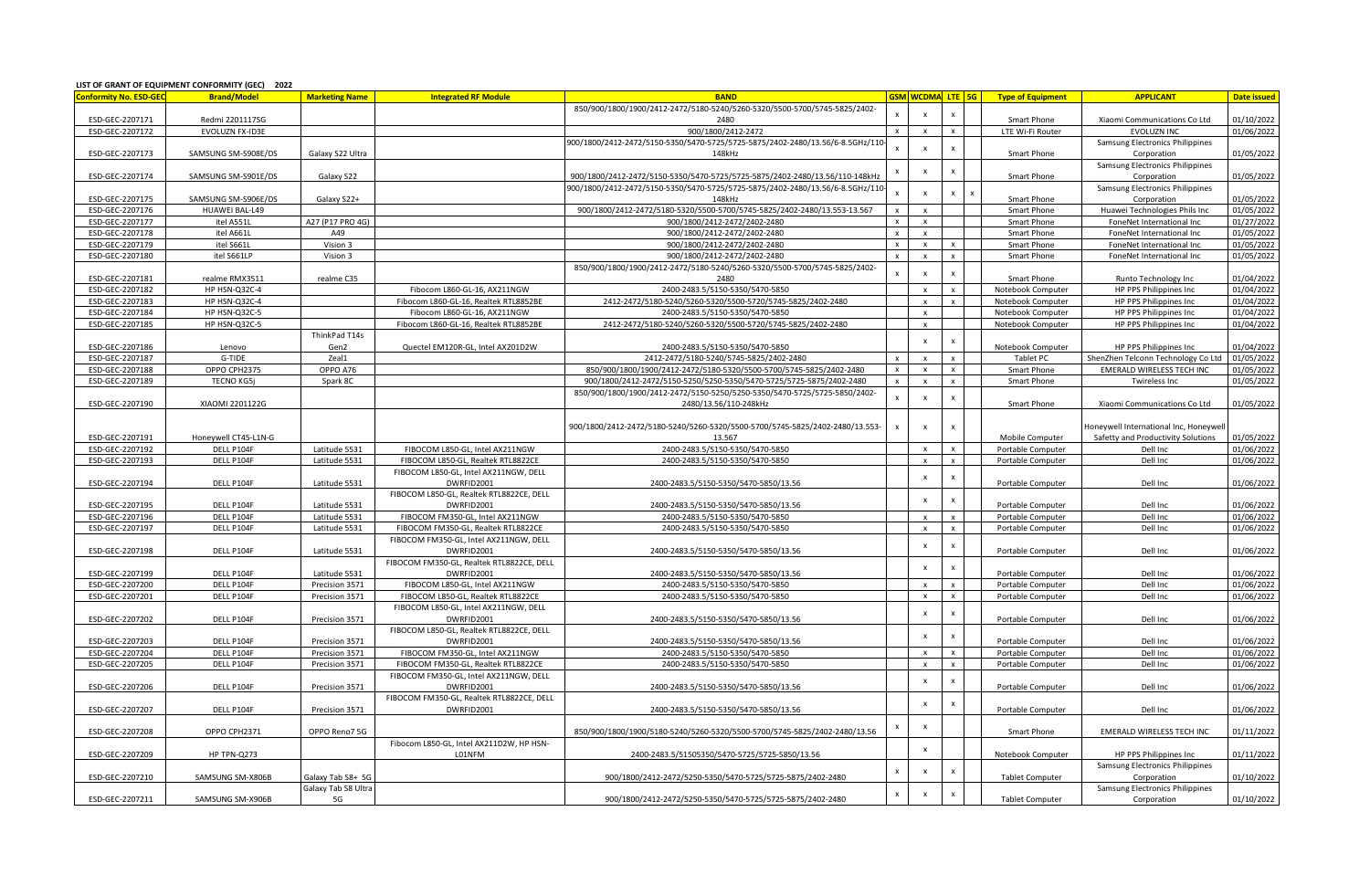| ESD-GEC-2207212                    | POCO 2201117PG               |                                  |                                                      | 850/900/1800/1900/5180-5240/5260-5320/5500-5700/5745-5825/2402-2480/13.56                           | $\mathsf{x}$              | $\boldsymbol{\mathsf{x}}$ | $\pmb{\times}$            | Smart Phone                                         | Xiaomi Communications Co Ltd                    | 01/21/2022               |
|------------------------------------|------------------------------|----------------------------------|------------------------------------------------------|-----------------------------------------------------------------------------------------------------|---------------------------|---------------------------|---------------------------|-----------------------------------------------------|-------------------------------------------------|--------------------------|
|                                    |                              |                                  |                                                      | 850/900/1800/2412-2472/5250-5350/5470-5725/5725-5875/2402-2480/13.56/110-148                        |                           |                           |                           |                                                     |                                                 |                          |
| ESD-GEC-2207213                    | XIAOMI 2201123G              |                                  |                                                      | kHz                                                                                                 |                           | $\boldsymbol{\mathsf{x}}$ | $\boldsymbol{\mathsf{x}}$ | Smart Phone                                         | Xiaomi Communications Co Ltd                    | 01/10/2022               |
| ESD-GEC-2207214                    | itel A509WM                  | A33 Plus                         |                                                      | 900/1800/2412-2472/2402-2480                                                                        | $\mathbf{x}$              | $\mathbf{x}$              | $\mathbf{x}$              | Smart Phone                                         | FoneNet International Inc                       | 01/10/2022               |
|                                    | Canon ImageRUNNER ADVANCE DX |                                  |                                                      |                                                                                                     |                           |                           | $\pmb{\times}$            | Multi-Function Printer -                            |                                                 |                          |
| ESD-GEC-2207215                    | 6855i                        |                                  | Canon FM1M948                                        | 2400-2483.5                                                                                         |                           |                           |                           | Facsimile                                           | Canon Inc                                       | 01/10/2022               |
|                                    | Canon ImageRUNNER ADVANCE DX |                                  |                                                      |                                                                                                     |                           |                           |                           | Multi-Function Printer -                            |                                                 | 01/10/2022               |
| ESD-GEC-2207216<br>ESD-GEC-2207217 | 6855i<br>AirLive AirMax 4GW  |                                  | Canon K30365<br><b>WNC D18Q1</b>                     | 2400-2483.5<br>900/1800/2412-2472                                                                   | $\mathsf{x}$              | $\mathbf{x}$              | $\mathbf{x}$              | Facsimile<br>4G LTE Gateway                         | Canon Inc<br>Eternal Asia Philippines Inc       | 01/11/2022               |
|                                    |                              |                                  |                                                      | 850/900/1800/1900/2400-2483.5/5150-5250/5250-5350/5470-5725/5725-5850/13.553                        |                           |                           |                           |                                                     |                                                 |                          |
| ESD-GEC-2207218                    | Motorola XT2201-1            |                                  |                                                      | 13.567/110-148 kHz                                                                                  |                           | $\boldsymbol{\mathsf{x}}$ | $\mathbf{x}$              | Smart Phone                                         | Motorola Mobility LLC                           | 01/11/2022               |
|                                    |                              |                                  |                                                      |                                                                                                     |                           |                           |                           | GPON ONU+Indoor Access                              |                                                 |                          |
| ESD-GEC-2207219                    | CHIMA SGN7754ACG2 V2         |                                  |                                                      | 2412-2472/5180-5240/5745-5825                                                                       |                           |                           | $\pmb{\times}$            | Point                                               | Woofy Incorporated                              | 01/11/2022               |
| ESD-GEC-2207220                    | CHIMA SGN7253FWG1V2          |                                  |                                                      | 2412-2472                                                                                           |                           |                           |                           | GPON ONU+Indoor Access                              | Woofy Incorporated                              | 01/11/2022               |
|                                    |                              |                                  |                                                      |                                                                                                     | $\mathsf{x}$              | $\mathbf{x}$              |                           |                                                     | ONE COMMERCE INTERNATIONAL                      |                          |
| ESD-GEC-2207221                    | Four-Faith F3X26Q            |                                  |                                                      | 900/1800/2412-2472                                                                                  |                           |                           |                           | <b>Industrial Router</b>                            | CORPORATION                                     | 01/12/2022               |
| ESD-GEC-2207222                    | <b>DIZO DH2002</b>           | Star 500                         |                                                      | 1800/1900/2402-2480                                                                                 | $\mathsf{x}$              |                           |                           | Mobile Phone                                        | Runto Technology Inc                            | 01/12/2022               |
|                                    |                              |                                  |                                                      |                                                                                                     | $\boldsymbol{\mathsf{x}}$ | $\boldsymbol{\mathsf{x}}$ |                           |                                                     | Samsung Electronics Philippines                 |                          |
| ESD-GEC-2207223                    | SAMSUNG SM-X706B             | Galaxy Tab S8 5G                 |                                                      | 900/1800/2412-2472/5180-5320/5500-5700/5755-5795/2402-2480                                          |                           |                           |                           | Tablet PC                                           | Corporation                                     | 01/18/2022               |
|                                    |                              |                                  | Fibocom L860-GL-16, Realtek RTL8852BE, WNC           |                                                                                                     |                           | $\boldsymbol{\mathsf{x}}$ | $\boldsymbol{\mathsf{x}}$ |                                                     |                                                 |                          |
| ESD-GEC-2207224                    | HP HSN-I49C                  |                                  | XRAV-1                                               | 2412-2472/5180-5240/5260-5320/5500-5720/5745-5825/2402-2480/13.553-13.567                           |                           |                           |                           | Notebook Computer                                   | HP PPS Philippines Inc                          | 01/18/2022               |
| ESD-GEC-2207225                    | <b>HP HSN-I49C-4</b>         |                                  | Fibocom L860-GL-16, Qualcomm QCNFA765, WNC<br>XRAV-1 | 2400-2483.5/5150-5350/5470-5745/5745-5825/2402-2480/13.553-13.567                                   |                           | $\pmb{\times}$            | $\boldsymbol{\mathsf{x}}$ | Notebook Computer                                   | HP PPS Philippines Inc                          | 01/18/2022               |
|                                    |                              |                                  | Fibocom L860-GL-16, Realtek RTL8852BE, WNC           |                                                                                                     |                           |                           |                           |                                                     |                                                 |                          |
| ESD-GEC-2207226                    | <b>HP HSN-I49C-3</b>         |                                  | XRAV-1                                               | 2412-2472/5180-5240/5260-5320/5500-5720/5745-5825/2402-2480/13.553-13.567                           |                           | $\boldsymbol{\mathsf{x}}$ | $\pmb{\times}$            | Notebook Computer                                   | HP PPS Philippines Inc                          | 01/18/2022               |
|                                    |                              |                                  | Fibocom L860-GL-16, Qualcomm QCNFA765, WNC           |                                                                                                     |                           |                           |                           |                                                     |                                                 |                          |
| ESD-GEC-2207227                    | <b>HP HSN-I49C-3</b>         |                                  | XRAV-1                                               | 2400-2483.5/5150-5350/5470-5745/5745-5825/2402-2480/13.553-13.567                                   |                           | $\mathsf{x}$              | $\boldsymbol{\mathsf{x}}$ | Notebook Computer                                   | HP PPS Philippines Inc                          | 01/18/2022               |
| ESD-GEC-2207228                    | <b>BLACK SHARK PRS-HO</b>    |                                  |                                                      | 900/1800/2400-2483.5/5150-5350/5470-5700/5745-5825                                                  |                           |                           |                           | Mobile Phone                                        | Hong Kong Cooline Technology Limited 01/19/2022 |                          |
|                                    |                              |                                  |                                                      |                                                                                                     |                           |                           |                           | GPON ONT + Indoor                                   |                                                 |                          |
| ESD-GEC-2207229                    | DZS H660GM-A                 |                                  |                                                      | 2412-2472/5150-5350/5470-5700/5745-5805                                                             |                           |                           |                           | <b>Access Point</b>                                 | PASTELS INC                                     | 01/24/2022               |
|                                    |                              |                                  |                                                      |                                                                                                     | $\mathsf{x}$              | $\mathbf{x}$              | $\boldsymbol{\mathsf{x}}$ | GSM/WCDMA/LTE+Wi-Fi                                 | ONE COMMERCE INTERNATIONAL                      |                          |
| ESD-GEC-2207230                    | HONLLY HL-650H               |                                  |                                                      | 850/900/1800/1900/2412-2472/5180-5350/5470-5805                                                     |                           |                           |                           | Router                                              | CORPORATION                                     | 01/20/2022               |
| ESD-GEC-2207231                    | <b>TCL T767H1</b>            | <b>TCL 20R 5G</b>                |                                                      | 2412-2472/5180-5320/5500-5700/5745-5825/2402-2480/13.56                                             |                           | $\mathbf{x}$              |                           | Smart Phone                                         | TCL COMMUNICATION LTD                           | 01/20/2022               |
| ESD-GEC-2207232                    | Caterpillar PL444 (EU)       |                                  |                                                      | 900/1800/2402-2480                                                                                  | $\mathsf{x}$              | $\pmb{\times}$            | $\mathsf{x}$              | <b>Telematics Control Unit</b>                      | Caterpillar Inc                                 | 01/20/2022               |
|                                    |                              |                                  |                                                      |                                                                                                     |                           |                           |                           | Connectivity Module for                             |                                                 |                          |
|                                    |                              |                                  |                                                      | 2412-2462/5180-5240/5745-5825                                                                       |                           |                           | $\boldsymbol{\mathsf{x}}$ | Air Ground                                          | ASTRONAUTICS CORPORATION OF<br>AMERICA          | 01/20/2022               |
| ESD-GEC-2207233                    | <b>Astronautics AFS6460</b>  |                                  | Sierra Wireless EM7430, Sparklan WPEQ-256ACNI        |                                                                                                     |                           |                           |                           | <b>Communication System</b><br>Smart Mobile Payment |                                                 |                          |
| ESD-GEC-2207234                    | PAX A920Pro                  |                                  |                                                      | 900/1800/2412-2472/5180-5240/5260-5320/5500-5700/5745-5825/2402-2480/13.56                          | $\boldsymbol{\mathsf{x}}$ | $\boldsymbol{\mathsf{x}}$ |                           | Terminal                                            | TANGENT SOLUTIONS INC                           | 01/20/2022               |
| ESD-GEC-2207235                    | HP BOISB-2000-04             |                                  | hp BOISB-1500-06 (Fax), hp SNPRC-1950 (RF)           | 2400-2483.5/5150-5350/5470-5850                                                                     |                           |                           |                           | Color Laserjet Printer                              | HP PPS Philippines Inc                          | 01/21/2022               |
|                                    |                              |                                  |                                                      | 850/900/1800/1900/2412-2472/5150-5240/5260-5320/5500-5700/5745-5825/2402-                           |                           |                           |                           |                                                     |                                                 |                          |
| ESD-GEC-2207236                    | realme RMX3301               | realme GT 2 Pro                  |                                                      | 2480/13.56                                                                                          | $\mathbf{x}$              | $\boldsymbol{\mathsf{x}}$ |                           | Smart Phone                                         | Runto Technology Inc                            | 01/21/2022               |
|                                    |                              |                                  |                                                      |                                                                                                     |                           |                           |                           |                                                     |                                                 |                          |
| ESD-GEC-2207237                    | Redmi 2201116TG              |                                  |                                                      | 850/900/1800/1900/2412-2472/5180-5320/5500-5700/5725-5850/2402-2480/13.56                           | $\boldsymbol{\mathsf{x}}$ | $\mathbf{x}$              | $\boldsymbol{\mathsf{x}}$ | Smart Phone                                         | Xiaomi Communications Co Ltd                    | 01/24/2022               |
| ESD-GEC-2207238                    | <b>TCL 6165H1</b>            | <b>TCL 308</b>                   |                                                      | 900/1800/2412-2472/2402-2480/13.56                                                                  | $\mathsf{x}$              | $\mathbf{x}$              |                           | Smart Phone                                         | TCL COMMUNICATION LTD                           | 01/24/2022               |
|                                    |                              |                                  |                                                      |                                                                                                     | x                         | $\pmb{\times}$            | $\pmb{\times}$            |                                                     |                                                 |                          |
| ESD-GEC-2207239                    | Redmi 2201116SG              |                                  |                                                      | 850/900/1800/1900/2400-2483.5/5150-5250/5470-5725/5725-5850/2402-2480/13.56                         |                           |                           |                           | Smart Phone                                         | Xiaomi Communications Co Ltd                    | 01/24/2022               |
|                                    |                              |                                  |                                                      |                                                                                                     |                           | $\boldsymbol{\mathsf{x}}$ |                           |                                                     |                                                 |                          |
| ESD-GEC-2207240                    | DELL P136G                   | Latitude 7430 2in1               | Foxconn T77W968, Intel AX211D2W, DWRFID2003          | 2400-2483.5/5150-5350/5470-5725/5725-5850/13.56                                                     |                           |                           |                           | Portable Computer                                   | Dell Inc                                        | 01/24/2022<br>01/24/2022 |
| ESD-GEC-2207241<br>ESD-GEC-2207242 | DELL P136G<br>ALVARADO DT50  | Latitude 7430 2in1<br><b>XVT</b> | Foxconn T77W968C9, Intel AX211D2W,                   | 2400-2483.5/5150-5350/5470-5725/5725-5850/13.56<br>900/1800/2412-2472/5150-5350/5470-5850/2402-2480 | $\mathbf{x}$              | $\pmb{\times}$            | $\pmb{\times}$            | Portable Computer<br>Handheld Data Terminal         | Dell Inc<br>TICKETWORLD INC                     | 01/26/2022               |
| ESD-GEC-2207243                    | Verifone T650p               |                                  |                                                      | 850/900/1800/1900/2412-2472/5180-5320/5500-5700/2402-2480/13.553-13.567                             | $\mathsf{x}$              | $\mathbf{x}$              | $\mathsf{x}$              | Point of Sale Terminal                              | Verifone Inc                                    | 01/28/2022               |
| ESD-GEC-2207244                    | YOUWIN R021                  |                                  |                                                      | 2412-2472                                                                                           |                           | $\mathbf{x}$              |                           | 4G+Wi-Fi Router                                     | Monheim Global Inc                              | 01/27/2022               |
|                                    |                              |                                  |                                                      |                                                                                                     |                           |                           |                           |                                                     | Castles Int'l Technology & Services             |                          |
| ESD-GEC-2207245                    | Castles Saturn 1000F2        |                                  |                                                      | 900/1800/2400-2483.5/5150-5350/5470-5850/13.56                                                      | $\boldsymbol{\mathsf{x}}$ | $\boldsymbol{\mathsf{x}}$ | $\boldsymbol{\mathsf{x}}$ | POS Terminal                                        | Phils Inc                                       | 01/27/2022               |
| ESD-GEC-2207246                    | OPEN TOGETHER N401           |                                  |                                                      | 2412-2472                                                                                           |                           | $\mathsf{x}$              | $\mathbf{x}$              | LTE Mobile Wi-Fi                                    | Monheim Global Inc                              | 01/27/2022               |
|                                    |                              |                                  |                                                      |                                                                                                     |                           |                           | $\mathsf{x}$              |                                                     |                                                 |                          |
| ESD-GEC-2207247                    | Climax HSGW-MAX8             |                                  |                                                      | 868.6375/868.4 / 869.85 MHz                                                                         |                           |                           |                           | mart Home Alarm System                              | CLIMAX TECHNOLOGY CO LTD                        | 02/18/2022               |
| ESD-GEC-2207248                    | HUAWEI BAH4-L09              | MatePad                          |                                                      | 900/1800/2412-2472/5180-5320/5500-5700/5745-5825/2402-2480                                          | $\mathbf{x}$              | $\mathbf{x}$              | $\mathbf{x}$              | Tablet PC                                           | Huawei Technologies Phils Inc                   | 01/28/2022               |
|                                    |                              |                                  | FIBOCOM L850-GL, Realtek RTL8822CE, DELL             |                                                                                                     |                           | $\boldsymbol{\mathsf{x}}$ | X                         |                                                     |                                                 |                          |
| ESD-GEC-2207249                    | DELL P137G                   | Latitude 5431                    | DWRFID2003                                           | 2400-2483.5/5150-5350/5470-5850/13.56                                                               |                           |                           |                           | Portable Computer                                   | Dell Inc                                        | 02/15/2022               |
| ESD-GEC-2207250                    | DELL P137G                   | Latitude 5431                    | FIBOCOM L850-GL, Intel AX211NGW                      | 2400-2483.5/5150-5350/5470-5850                                                                     |                           | $\mathbf{x}$              |                           | Portable Computer                                   | Dell Inc                                        | 02/18/2022               |
|                                    |                              |                                  | Fibocom L850-GL, Intel AX211NGW, DELL                |                                                                                                     |                           | $\boldsymbol{\mathsf{x}}$ |                           |                                                     | Dell Inc                                        |                          |
| ESD-GEC-2207251                    | DELL P137G                   | Latitude 5431                    | DWRFID2003                                           | 2400-2483.5/5150-5350/5470-5850/13.56                                                               |                           |                           |                           | Portable Computer                                   |                                                 | 01/28/2022               |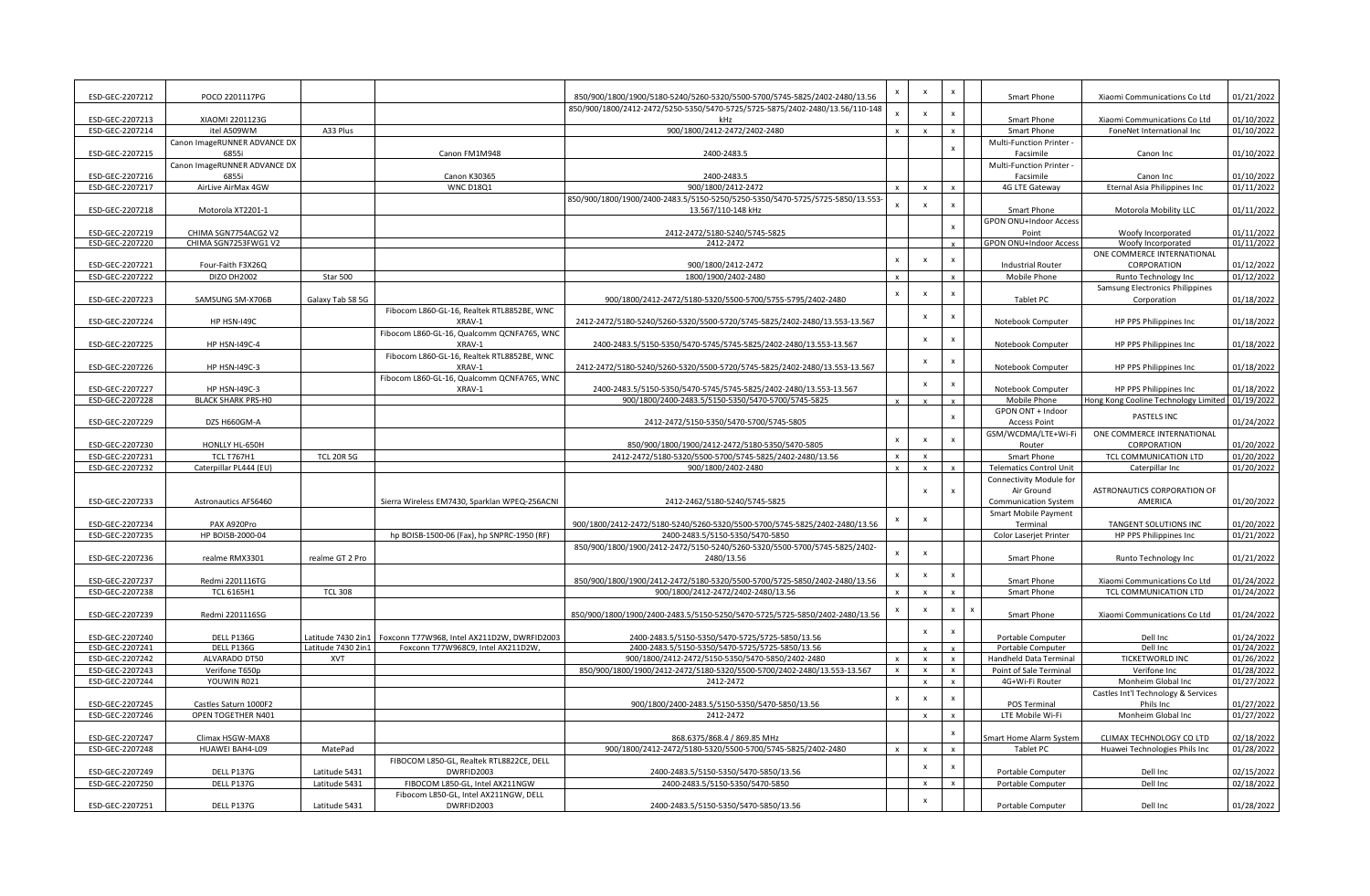| ESD-GEC-2207252  | DELL P137G                    | Latitude 5431           | Fibocom L850-GL, Realtek RTL8822CE         | 2400-2483.5/5150-5350/5470-5850                                             |                           |                           |                           | Portable Computer        | Dell Inc                                     | 01/28/2022 |
|------------------|-------------------------------|-------------------------|--------------------------------------------|-----------------------------------------------------------------------------|---------------------------|---------------------------|---------------------------|--------------------------|----------------------------------------------|------------|
|                  |                               |                         |                                            |                                                                             | $\boldsymbol{\mathsf{x}}$ | $\mathbf{x}$              |                           |                          | Samsung Electronics Philippines              |            |
| ESD-GEC-2207253  | SAMSUNG SM-A536E/DS           | Galaxy A53 5G           |                                            | 900/1800/2400-2483.5/5150-5350/5470-5850/13.56                              |                           |                           |                           | Smart Phone              | Corporation                                  | 01/31/2022 |
| ESD-GEC-2207254  | itel A661WP                   | A58 Pro                 |                                            | 900/1800/2412-2472/2402-2480                                                | $\mathbf{x}$              |                           |                           | Smart Phone              | FoneNet International Inc                    | 01/31/2022 |
| ESD-GEC-2207255  | itel A661W                    | A58                     |                                            | 900/1800/2412-2472/2402-2480                                                | $\mathsf{x}$              | $\mathbf{x}$              | $\mathbf{x}$              | Smart Phone              | FoneNet International Inc                    | 01/31/2022 |
|                  |                               |                         |                                            | 850/900/1800/1900/2400-2483.5/5150-5250/5250-5350/5470-5725/5725/5850/2402- | $\mathbf{x}$              | $\boldsymbol{\mathsf{x}}$ | $\mathsf{x}$              |                          |                                              |            |
| ESD-GEC-2207256  | POCO 2201116PG                |                         |                                            | 2480/13.56                                                                  |                           |                           |                           | Smart Phone              | Xiaomi Communications Co Ltd                 | 02/02/2022 |
| ESD-GEC-2207257  | realme RMX3388                | realme 9 5G             |                                            | 900/1800/2412-2472/5150-5350/5470-5725/5725-5875/2402-2480/13.56            | $\mathbf{x}$              | $\mathbf{x}$              | $\mathbf{x}$              | Smart Phone              | Runto Technology Inc                         | 02/02/2022 |
|                  |                               |                         |                                            |                                                                             |                           |                           |                           |                          |                                              |            |
| ESD-GEC-2207258  | acer X5                       | <b>Predator Connect</b> |                                            | 2400-2483.5/5150-5350/5470-5725/5725-5850                                   |                           |                           | $\pmb{\mathsf{x}}$        | esktop Gaming Computer   | ACER PHILIPPINES INCORPORATED                | 02/08/2022 |
|                  |                               |                         | Fibocom L860-GL-16, Realtek RTL8852BE, WNC |                                                                             |                           | $\boldsymbol{\mathsf{x}}$ | $\mathsf{x}$              |                          |                                              |            |
| ESD-GEC-2207259  | <b>HP HSN-I49C-6</b>          |                         | XRAV-1                                     | 2412-2472/5180-5240/5260-5320/5500-5720/5745-5825/2402-2480/13.553-13.567   |                           |                           |                           | Notebook Computer        | HP PPS Philippines Inc                       | 01/31/2022 |
|                  |                               |                         | Fibocom L860-GL-16, Qualcomm QCNFA765, WNC |                                                                             |                           | $\boldsymbol{\mathsf{x}}$ | $\boldsymbol{\mathsf{x}}$ |                          |                                              |            |
| ESD-GEC-2207260  | <b>HP HSN-I49C-6</b>          |                         | XRAV-1                                     | 2400-2482.5/5150-5350/5470-5745/5745-5825/13.553-13.567                     |                           |                           |                           | Notebook Computer        | HP PPS Philippines Inc                       | 01/31/2022 |
|                  |                               |                         |                                            |                                                                             |                           | $\mathbf{x}$              | $\mathsf{x}$              |                          |                                              |            |
| ESD-GEC-2207261  | evoluzn FX-PR3E               |                         |                                            | 2412-2472                                                                   |                           |                           |                           | 4G Wireless Router+Wi-Fi | EVOLUZN INC                                  | 01/31/2022 |
| ESD-GEC-2207261* | HUAWEI MGA-LX9                |                         |                                            | 900/1800/2400-2483.5                                                        | $\mathsf{x}$              | $\mathbf{x}$              | $\mathbf{x}$              | Smart Phone              | Huawei Technologies Phils Inc                | 03/24/2022 |
|                  |                               | Vision 3 Plus (P38      |                                            |                                                                             | $\boldsymbol{\mathsf{x}}$ | $\boldsymbol{\mathsf{x}}$ | $\mathsf{x}$              |                          |                                              |            |
| ESD-GEC-2207262  | itel P682LP                   | Pro)                    |                                            | 900/1800/2412-2472/5150-5250/5470-5725/5725-5875/2402-2480                  |                           |                           |                           | Smart Phone              | FoneNet International Inc                    | 02/03/2022 |
| ESD-GEC-2207263  | itel it2173N                  | it2173                  |                                            | 900/1800/2402-2480                                                          | $\mathsf{x}$              |                           | $\mathbf{x}$              | Smart Phone              | FoneNet International Inc                    | 02/03/2022 |
| ESD-GEC-2207264  | POCKETECG PECGT-III           | PocketECG III           | Sierra Wireless SL8090                     | 850/900/1800/1900/2412-2462/5150-5350/5745-5825/2402-2480                   | $\times$                  | $\mathbf{x}$              | $\mathbf{x}$              | Pocket ECG Transmitter   | IDS Medical Systems Philippines Inc.         | 02/03/2022 |
|                  |                               |                         |                                            | 850/900/1800/1900/2412-2472/5180-5240/5260-5320/5500-5700/5745-5825/2402-   |                           |                           | $\mathbf{x}$              |                          |                                              |            |
| ESD-GEC-2207265  | ONEPLUS IV2201                | OnePlus Nord CE 2       |                                            | 2480/13.56                                                                  |                           |                           |                           | Smart Phone              | <b>Digits Trading Corp</b>                   | 02/03/2022 |
| ESD-GEC-2207266  | Redmi 220333QAG               |                         |                                            | 850/900/1800/1900/2412-2472/5180-5320/5500-5700/5725-5850                   |                           |                           |                           | Smart Phone              | Xiaomi Communications Co Ltd                 | 02/03/2022 |
|                  |                               |                         |                                            | 850/900/1800/1900/2412-2472/5180-5240/5260-5320/5500-5700/5745-5825/2402-   | $\mathbf{x}$              |                           | $\boldsymbol{\mathsf{x}}$ |                          |                                              |            |
| ESD-GEC-2207267  | OPPO CPH2343                  | OPPO Reno7 Z 5G         |                                            | 2480/13.56                                                                  |                           |                           |                           | <b>Smart Phone</b>       | <b>EMERALD WIRELESS TECH INC</b>             | 02/15/2022 |
| ESD-GEC-2207268  | Zebra ET85B                   |                         | Intel AX210NGW, Quectel EM121R-GL          | 2400-2483.5/5150-5350/5470-5725/5725-5850/13.553-13.556                     |                           |                           |                           | <b>Tablet PC</b>         | Zebra Technologies Corporation               | 02/08/2022 |
| ESD-GEC-2207269  | Zebra ET85C                   |                         | Intel AX210NGW                             | 2400-2483.5/5150-5350/5470-5725/5725-5850/13.553-13.556                     |                           | $\pmb{\times}$            | $\boldsymbol{\mathsf{x}}$ | Tablet PC                | Zebra Technologies Corporation               | 02/09/2022 |
|                  |                               | Latitude 5430           |                                            |                                                                             |                           | $\pmb{\times}$            | $\boldsymbol{\mathsf{x}}$ |                          |                                              |            |
| ESD-GEC-2207270  | DELL P148G                    | Rugged WWAN             | Foxconn T77W968, Qualcomm Atheros QCNFA765 | 2400-2483.5/5150-5350/5470-5745/5745-5825/13.56                             |                           |                           |                           | Notebook Computer        | <b>DELL INC</b>                              | 02/11/2022 |
|                  |                               | Latitude 7330           |                                            |                                                                             |                           |                           |                           |                          |                                              |            |
|                  |                               | <b>Rugged Extreme</b>   |                                            |                                                                             |                           | $\mathbf{x}$              | $\boldsymbol{\mathsf{x}}$ |                          |                                              |            |
|                  | DELL P149G                    | <b>WWAN</b>             | Foxconn T77W968, Qualcomm Atheros QCNFA765 | 2400-2483.5/5150-5350/5470-5745/5745-5825/13.56                             |                           |                           |                           | Notebook Computer        | Dell Inc                                     | 02/07/2022 |
| ESD-GEC-2207271  |                               |                         |                                            |                                                                             |                           |                           |                           |                          |                                              |            |
| ESD-GEC-2207272  | OPPO CPH2333                  | OPPO A96                |                                            | 2412-2472/5180-5320/5500-5700/5745-5825/2402-2480                           | $\mathsf{x}$              | $\mathbf{x}$              | $\mathsf{x}$              | Smart Phone              | <b>EMERALD WIRELESS TECH INC</b>             | 02/22/2022 |
| ESD-GEC-2207273  | HUAWEI JLN-LX1                |                         |                                            | 2400-2483.5/5150-5350/5470-5725/5725-5850/13.56                             | $\mathsf{x}$              | $\mathsf{x}$              | $\mathbf{x}$              | Smart Phone              | Huawei Technologies Phils Inc                | 02/11/2022 |
| ESD-GEC-2207274  | aruba ASIN0304                |                         |                                            | 2400-2483.5/5150-5350/5470-5725/5725-5850                                   |                           |                           |                           | Network Sensor           | Hewlett-Packard                              | 02/08/2022 |
|                  |                               |                         |                                            |                                                                             |                           |                           |                           | Multifunctional Printer  |                                              |            |
| ESD-GEC-2207275  | Canon imageRUNNER 2424        |                         | Canon K30365                               | 2412-2472                                                                   |                           |                           | $\mathbf{x}$              | Facsimile                | Canon Inc                                    | 02/08/2022 |
|                  |                               |                         |                                            |                                                                             |                           |                           |                           |                          | SAMSUNG ELECTRONICS PHILIPPINES              |            |
| ESD-GEC-2207276  | SAMSUNG                       | SM-M236B/DS             | Galaxy M23 5G                              | 2412-2472/5180-5320/5500-5700/5745-5825/2402-2480/13.56                     | $\pmb{\times}$            |                           |                           | Smart Phone              | CORPORATION                                  | 02/17/2022 |
|                  |                               | realme Narzo 50A        |                                            | 850/900/1800/1900/2412-2472/5180-5240/5260-5320/5500-5700/5745-5825/2402-   |                           |                           |                           |                          |                                              |            |
| ESD-GEC-2207277  | realme RMX3516                | Prime                   |                                            | 2480                                                                        | $\mathbf{x}$              | $\mathbf{x}$              | $\mathbf{x}$              | Smart Phone              | Runto Technology                             | 02/11/2022 |
| ESD-GEC-2207278  | realme RMP2105                | realme Pad Mini         |                                            | 850/900/1800/1900/2412-2472/5150-5350/5470-5725/5725-5875/2402-2480         | $\mathsf{x}$              | $\mathbf{x}$              | $\pmb{\mathsf{x}}$        | Tablet PC                | Runto Technology                             | 02/11/2022 |
| ESD-GEC-2207279  | Redmi 220233L2G               |                         |                                            | 850/900/1800/1900/2412-2472/2402-2480                                       | $\mathsf{x}$              | $\mathbf{x}$              | $\mathbf{x}$              | Smart Phone              | Xiaomi Communications Co Ltd                 | 02/11/2022 |
|                  |                               |                         |                                            |                                                                             |                           |                           |                           | Advanced Plug and Play   |                                              |            |
| ESD-GEC-2207280  | Teltonika FMC001              |                         | Quectel EG91-EX                            | 900/1800/2402-2480                                                          | $\pmb{\times}$            | $\mathbf{x}$              | $\mathbf{x}$              | Tracker                  | V3 Smart Technologies (Phils) Inc            | 02/11/2022 |
|                  |                               |                         |                                            |                                                                             |                           |                           | $\boldsymbol{\mathsf{x}}$ |                          | Lenovo (Shanghai) Electronics Tech Co        |            |
| ESD-GEC-2207281  | Lenovo TB328XU                |                         |                                            | 850/900/1800/1900/2400-2483.5/5150-5250/5250-5350/5470-5725/5725-5850       | $\boldsymbol{\mathsf{x}}$ | $\mathbf{x}$              |                           | Portable Tablet Computer |                                              | 02/11/2022 |
|                  |                               |                         |                                            |                                                                             |                           | $\boldsymbol{\mathsf{x}}$ |                           |                          | Fujian Newland Payment Technology            |            |
| ESD-GEC-2207282  | NEWLAND N910                  |                         |                                            | 900/1800/2412-2472/5150-5250/5250-5350/5470-5725/5725-5850/2402-2480/13.56  | $\pmb{\times}$            |                           |                           | <b>POS Terminal</b>      | Co Ltd                                       | 02/11/2022 |
|                  |                               |                         |                                            |                                                                             | $\mathsf{x}$              | $\boldsymbol{\mathsf{x}}$ |                           |                          | COSMIC TECHNOLOGIES                          |            |
| ESD-GEC-2207283  | CHERRY MOBILE PULSE           |                         |                                            | 900/1800/2412-2472/2402-2480                                                |                           |                           |                           | <b>Tablet PC</b>         | INCORPORATED                                 | 02/11/2022 |
| ESD-GEC-2207284  |                               |                         |                                            |                                                                             | $\mathbf{x}$              |                           |                           |                          | COSMIC TECHNOLOGIES                          |            |
|                  | CHERRY MOBILE BOLT 2          |                         |                                            | 900/1800/2412-2472/2402-2480                                                |                           | $\pmb{\times}$            |                           | Tablet PC                | INCORPORATED                                 | 02/11/2022 |
| ESD-GEC-2207285  |                               |                         |                                            |                                                                             | $\boldsymbol{\mathsf{x}}$ | $\mathbf{x}$              |                           |                          | COSMIC TECHNOLOGIES                          |            |
|                  | CHERRY MOBILE COMET           |                         |                                            | 900/1800/2412-2472/2402-2480                                                |                           |                           |                           | Tablet PC                | INCORPORATED                                 | 02/11/2022 |
| ESD-GEC-2207286  | Lenovo ThinkPad L14 Gen 3     |                         | Fibocom L860-GL-16, MediaTek MT922A22M     | 2400-2483.5/5180-5320/5500-5700/5745-5825                                   |                           | $\mathsf{x}$              |                           | Notebook Computer        | LENOVO (JAPAN) LLC                           | 02/15/2022 |
| ESD-GEC-2207287  | Motorola XT2231-3             |                         |                                            | 900/1800/2400-2483.5/5150-5250/5250-5350/5470-5725/5725-5850/13.56          |                           | $\mathbf{x}$              |                           | Smart Phone              | Motorola Mobility LLC                        | 02/15/2022 |
| ESD-GEC-2207288  | SAMSUNG SM-A336E/DSN          | Galaxy A33 5G           |                                            | 900/1800/2412-2472/5150-5350/5470-5725/5725-5875/2402-2480/13.56            | $\mathsf{x}$              | $\mathbf{x}$              |                           | Smart Phone              | Samsung Electronics Phils Corp               | 02/16/2022 |
| ESD-GEC-2207289  | Iridium 9560N                 | Iridium Go!             |                                            | 1616.0 - 1626.5 / 2412-2462                                                 |                           |                           |                           | Satellite Transceiver    | Audio Video Intelligence Corporation         | 02/16/2022 |
| ESD-GEC-2207290  | YOUWIN M028BT                 |                         |                                            | 850/900/1800/1900/2412-2472                                                 | $\mathbf{x}$              | $\pmb{\times}$            |                           | 4G/LTE+Wi-Fi Router      | Monheim Global Inc                           | 02/17/2022 |
| ESD-GEC-2207291  | SAMSUNG SM-M336B/DS           | Galaxy M33 5G           |                                            | 900/1800/2412-2472/5180-5320/5500-5700/5785-5825/2402-2480/13.56            | $\mathsf{x}$              | $\mathsf{x}$              |                           | Smart Phone              | Samsung Electronics Phils Corp               | 02/17/2022 |
| ESD-GEC-2207292  | Lenovo ThinkPad X1 Yoga Gen 7 |                         | Fibocom L860-GL-16, Intel AX211D2W         | 2400-2483.5/5150-5350/5470-5725/5725-5850                                   |                           | $\pmb{\times}$            |                           | Notebook Computer        | Lenovo (Shanghai) Electronics Tech Co<br>Ltd | 02/17/2022 |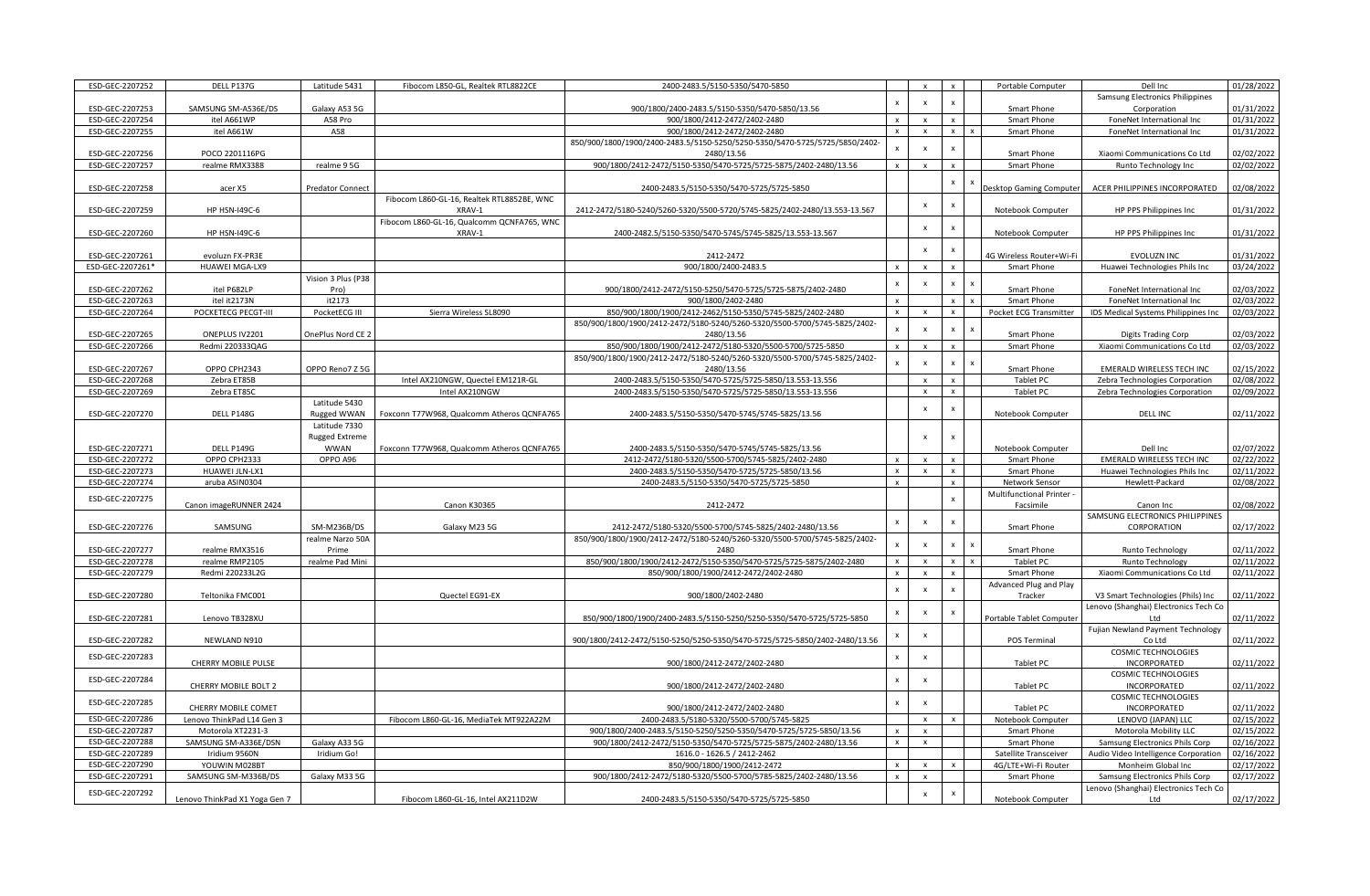| ESD-GEC-2207293 | Lenovo ThinkPad X1 Carbon Gen 10                |                   | Fibocom L860-GL-16, Intel AX211D2W        | 2400-2483.5/5150-5350/5470-5725/5725-5850                                                            |                           | $\boldsymbol{\mathsf{x}}$ | $\boldsymbol{\mathsf{x}}$ | Notebook Computer                      | LENOVO (JAPAN) LLC                                                         | 02/17/2022               |
|-----------------|-------------------------------------------------|-------------------|-------------------------------------------|------------------------------------------------------------------------------------------------------|---------------------------|---------------------------|---------------------------|----------------------------------------|----------------------------------------------------------------------------|--------------------------|
| ESD-GEC-2207294 | <b>CHERRY MOBILE</b>                            | C52               |                                           | 900/1800/2402-2480                                                                                   | $\boldsymbol{\mathsf{x}}$ |                           |                           | <b>Mobile Phone</b>                    | <b>COSMIC TECHNOLOGIES</b><br>INCORPORATED                                 | 02/17/2022               |
| ESD-GEC-2207295 |                                                 |                   |                                           |                                                                                                      | $\pmb{\mathsf{x}}$        |                           |                           |                                        | <b>COSMIC TECHNOLOGIES</b>                                                 |                          |
|                 | <b>CHERRY MOBILE</b>                            | C53               |                                           | 900/1800/2402-2480                                                                                   |                           |                           |                           | Mobile Phone                           | INCORPORATED                                                               | 02/17/2022               |
| ESD-GEC-2207296 | <b>CHERRY MOBILE</b>                            | C54               |                                           | 900/1800/2402-2480                                                                                   | $\boldsymbol{\mathsf{x}}$ |                           |                           | Mobile Phone                           | COSMIC TECHNOLOGIES<br>INCORPORATED                                        | 02/17/2022               |
| ESD-GEC-2207297 |                                                 |                   |                                           |                                                                                                      | $\pmb{\mathsf{x}}$        | $\pmb{\times}$            | $\boldsymbol{\mathsf{x}}$ |                                        | COSMIC TECHNOLOGIES                                                        |                          |
|                 | <b>CHERRY MOBILE</b>                            | AQUA SV           |                                           | 900/1800/2412-2480/5150-5250                                                                         |                           |                           |                           | Smart Phone                            | INCORPORATED<br><b>COSMIC TECHNOLOGIES</b>                                 | 02/18/2022               |
| ESD-GEC-2207298 | <b>CHERRY MOBILE</b>                            | AQUA TAB ULTRA    |                                           | 900/1800/2412-2472/2402-2480                                                                         | $\mathsf{x}$              | $\boldsymbol{\mathsf{x}}$ | $\boldsymbol{\mathsf{x}}$ | <b>Tablet Computer</b>                 | INCORPORATED                                                               | 02/17/2022               |
| ESD-GEC-2207299 | <b>Trimble 121600</b>                           |                   | Sierra Wireless Inc EM7430, Intel 9260NGW | 2412-2472/5180-5250/5250-5320/5500-5700/5745-5825/2402-2480                                          |                           | $\mathbf{x}$              | $\boldsymbol{\mathsf{x}}$ | <b>Tablet Computer</b>                 | Trimble Inc                                                                | 02/17/2022               |
| ESD-GEC-2207300 | POINT Mobile PM67                               |                   |                                           | 900/1800/2412-2472/5180-5320/5500-5700/2402-2480/13.56                                               | $\pmb{\times}$            | $\boldsymbol{\mathsf{x}}$ | $\boldsymbol{\mathsf{x}}$ | Personal Digital Assistant             |                                                                            | 02/22/2022               |
|                 |                                                 | Pont Mobile PM67  |                                           |                                                                                                      |                           |                           |                           | (PDA)<br>Smart Point of Sale           | <b>Systemlink Corporation</b>                                              |                          |
| ESD-GEC-2207301 | Famoco FX105                                    |                   |                                           | 900/1800/2412-2472/5150-5250/2402-2480/13.56                                                         | $\pmb{\mathsf{x}}$        | $\pmb{\times}$            | $\boldsymbol{\mathsf{x}}$ | Terminal                               | AF Payments Inc                                                            | 02/22/2022               |
| ESD-GEC-2207302 | HP TPN-Q277                                     |                   | Fibocom L850-GL, Qualcomm QCNFA765        | 2400-2483.5/5150-5350/5470-5745/5745-5825                                                            |                           | $\mathbf{x}$              | $\mathbf{x}$              | Notebook Computer                      | HP PPS Philippines Inc                                                     | 02/22/2022               |
| ESD-GEC-2207303 | HP TPN-Q276                                     |                   | Fibocom L850-GL, Intel AX211D2W           | 2400-2483.5/5150-5350/5470-5725/5725-5850                                                            |                           |                           | $\mathbf{x}$              | Notebook Computer                      | HP PPS Philippines Inc                                                     | 02/22/2022               |
| ESD-GEC-2207304 | Honeywell EDA5S-1                               |                   |                                           | 900/1800/2412-2472/5180-5320/5500-5700/5745-5825/2402-2480/13.56                                     |                           |                           | $\boldsymbol{\mathsf{x}}$ | Mobile Computer                        | Honeywell International Inc/Honeywell<br>Safety and Productivity Solutions | 02/22/2022               |
| ESD-GEC-2207305 | POCO 21121210G                                  |                   |                                           | 900/1800/2412-2472/5150-5250/5250-5350/5470-5725-5725-5850/2402-2480/13.56                           | $\pmb{\times}$            | $\boldsymbol{\mathsf{x}}$ | $\boldsymbol{\mathsf{x}}$ | Smart Phone                            | Xiaomi Communications Co Ltd                                               | 02/22/2022               |
|                 |                                                 |                   |                                           |                                                                                                      |                           |                           |                           | <b>Telematics and</b>                  |                                                                            |                          |
| ESD-GEC-2207306 |                                                 |                   |                                           |                                                                                                      | $\boldsymbol{\mathsf{x}}$ | $\mathbf{x}$              | $\boldsymbol{\mathsf{x}}$ | <b>Connectivity Antenna</b>            |                                                                            |                          |
| ESD-GEC-2207307 | Continental TCAM1RW2<br>Fiberhome HG6145F       |                   |                                           | 900/1800/2412-2472/5725-5875/2402-2480<br>2412-2462/5150-5350/5470-5600/5650-5725/5725-5850          |                           |                           |                           | Module                                 | Continental Automotive GmbH<br><b>FIBERHOME PHILS INC</b>                  | 02/22/2022<br>02/28/2022 |
| ESD-GEC-2207308 |                                                 |                   |                                           |                                                                                                      | $\mathsf{x}$              |                           | $\boldsymbol{\mathsf{x}}$ | <b>GPON ONU</b>                        | <b>LACROIX Sofrel</b>                                                      |                          |
| ESD-GEC-2207309 | LACROIX SOFREL DL4W-S<br>LACROIX SOFREL DL4W-LP |                   |                                           | 900/1800/2402-2480<br>900/1800/2402-2480                                                             | $\boldsymbol{\mathsf{x}}$ |                           | $\boldsymbol{\mathsf{x}}$ | Data Logger                            | <b>LACROIX Sofrel</b>                                                      | 02/24/2022<br>02/24/2022 |
| ESD-GEC-2207310 | LACROIX SOFREL DL4W-HP                          |                   |                                           | 900/1800/2402-2480                                                                                   | $\mathbf{x}$              |                           | $\mathsf{x}$              | Data Logger                            | <b>LACROIX Sofrel</b>                                                      | 02/24/2022               |
| ESD-GEC-2207313 | NOKIA TA-1418                                   | Nokia 621         |                                           | 900/1800/2412-2472/5180-5240/5260-5320/5500-5700/2402-2480/13.56                                     | $\mathsf{x}$              |                           | $\mathbf{x}$              | Data Logger<br>Smart Phone             | <b>VSTECHS PHILS INC</b>                                                   | 02/28/2022               |
|                 |                                                 |                   |                                           |                                                                                                      |                           |                           |                           |                                        | <b>COSMIC TECHNOLOGIES</b>                                                 |                          |
| ESD-GEC-2207314 | CHERRY MOBILE UNILEAF                           |                   |                                           | 900/1800/2412-2472/2402-2480                                                                         | $\pmb{\times}$            | $\boldsymbol{\mathsf{x}}$ |                           | Tablet PC                              | INCORPORATED                                                               | 03/01/2022               |
| ESD-GEC-2207315 | Canon imageCLASS MF756Cx                        |                   | Azurewave AW-NM333                        | 2412-2472                                                                                            |                           |                           |                           | Multifunctional Printer -<br>Facsimile | Canon Inc                                                                  | 03/01/2022               |
|                 |                                                 |                   |                                           | 850/900/1800/1900/2412-2472/5150-5250/5250-5350/5470-5725/5745-5825/2402-                            |                           |                           |                           |                                        |                                                                            |                          |
| ESD-GEC-2207316 | realme FMX3521                                  | realme 9          |                                           | 2480                                                                                                 |                           | $\pmb{\times}$            |                           | Smart Phone                            | Runto Technology Inc                                                       | 03/01/2022               |
| ESD-GEC-2207317 | infinix X6815B                                  | ZERO 5G           |                                           | 900/1800/2412-2472/5150-5250/5250-5350/5470-5725/5725-5875/2402-2480                                 | $\mathbf{x}$              |                           | $\mathbf{x}$              | Smart Phone                            | FoneNet International Inc                                                  | 03/01/2022               |
| ESD-GEC-2207318 |                                                 |                   |                                           |                                                                                                      | $\boldsymbol{\mathsf{x}}$ | $\boldsymbol{\mathsf{x}}$ |                           |                                        | Samsung Electronics Philippines                                            |                          |
|                 | SAMSUNG SM-A135F/DS                             | Galaxy A13        |                                           | 900/800/2412-2472/5180-5320/5500-5700/5745-5825/2402-2480                                            |                           |                           |                           | Smart Phone                            | Corporation                                                                | 03/01/2022               |
| ESD-GEC-2207319 | Redmi 22031116BG                                |                   |                                           | 850/900/1800/1900/2400-2483.5/5150-5250/5250-5350/5470-5725/5725-5850/13.56                          | $\pmb{\times}$            | $\boldsymbol{\mathsf{x}}$ | $\boldsymbol{\mathsf{x}}$ | Smart Phone                            | Xiaomi Communications Co Ltd                                               | 03/01/2022               |
| ESD-GEC-2207320 |                                                 |                   |                                           |                                                                                                      | $\boldsymbol{\mathsf{x}}$ | $\mathsf{x}$              |                           |                                        | Solutions Providing & Logistics                                            |                          |
|                 | Urovo DT40                                      |                   |                                           | 900/1800/2412-2472/5150-5350/5470-5725/5725-5850/2402-2480/13.56                                     |                           |                           |                           | Handheld Data Terminal                 | <b>Technologies Corporation</b><br>Solutions Providing & Logistics         | 03/03/2022               |
| ESD-GEC-2207321 | Urovo RT40                                      |                   |                                           | 900/1800/2412-2472/5150-5350/5470-5725/5725-5850/2402-2480/13.56                                     | $\pmb{\times}$            | $\pmb{\times}$            | $\boldsymbol{\mathsf{x}}$ | Handheld Data Terminal                 | <b>Technologies Corporation</b>                                            | 03/03/2022               |
| ESD-GEC-2207322 |                                                 | <b>HUAXIN PT</b>  |                                           |                                                                                                      |                           |                           |                           | 5G CPE - Indoor Access                 |                                                                            |                          |
|                 | HUAXIN PT Unilink 200                           | Unilink200 5G CPE |                                           | 2412-2472/5150-5250/5725-5850                                                                        |                           |                           |                           | Point                                  | HXPT Philippines Inc                                                       | 03/03/2022               |
| ESD-GEC-2207323 | vivo V2118                                      | Y01               |                                           | 850/900/1800/2412-2472/5180-5240/5260-5320/5500-5700/5745-5825/2402-2480                             | $\pmb{\times}$            | $\pmb{\times}$            | $\boldsymbol{\mathsf{x}}$ | Smart Phone                            | Top Access Infinity Inc                                                    | 03/03/2022               |
| ESD-GEC-2207324 | vivo V2143                                      | vivo T1x          |                                           | 850/900/1800/2412-2472/5180-5240/5260-5320/5500-5700/5745-5825/2402-2480                             |                           | $\boldsymbol{\mathsf{x}}$ | $\boldsymbol{\mathsf{x}}$ | Smart Phone                            | Top Access Infinity Inc                                                    | 03/09/2022               |
|                 |                                                 |                   |                                           |                                                                                                      |                           |                           |                           |                                        | Samsung Electronics Philippines                                            |                          |
| ESD-GEC-2207325 | SAMSUNG SM-A235F/DS                             | Galaxy A23        |                                           | 900/800/2412-2472/5180-5320/5500-5700/2402-2480/2400-2483.5                                          | $\pmb{\times}$            | $\boldsymbol{\mathsf{x}}$ |                           | Smart Phone                            | Corporation                                                                | 03/04/2022               |
| ESD-GEC-2207326 | WIKO W-V673-02                                  |                   |                                           | 850/900/1800/1900/2412-2472/2402-2480                                                                | $\mathsf{x}$              |                           | $\boldsymbol{\mathsf{x}}$ | Smart Phone                            | <b>WIKO SAS</b>                                                            | 03/07/2022               |
| ESD-GEC-2207327 | <b>BLACK SHARK KSR-HO</b>                       | Black Shark 4 Pro |                                           | 900/1800/2412-2472/5150-5350/5470-5725/2402-2480/13.56                                               | $\mathsf{x}$              | $\mathsf{x}$              | $\mathbf{x}$              | <b>Smart Phone</b>                     | <b>Grimalkin Corporation</b>                                               | 03/09/2022               |
| ESD-GEC-2207328 | Teltonika FMB920                                |                   | Teltonika TM2500                          | 900/1800/2402-2480/2400-2483.5                                                                       | $\mathsf{x}$              |                           |                           | <b>GPS Tracker</b>                     | Spingine Corporation                                                       | 03/09/2022               |
| ESD-GEC-2207329 | SAMSUNG SM-A736B/DS                             | Galaxy A73 5G     |                                           | 900/1800/2412-2472/5180-5320/5500-5700/5745-5825/2402-2480/13.56                                     | $\boldsymbol{\mathsf{x}}$ | $\boldsymbol{\mathsf{x}}$ | $\boldsymbol{\mathsf{x}}$ | Smart Phone                            | SAMSUNG ELECTRONICS PHILIPPINES<br>CORPORATION                             | 03/09/2022               |
| ESD-GEC-2207330 |                                                 |                   |                                           |                                                                                                      | $\pmb{\mathsf{x}}$        | $\pmb{\times}$            | $\boldsymbol{\mathsf{x}}$ |                                        | <b>Hytera Communications Corporation</b>                                   |                          |
| ESD-GEC-2207331 | Hytera PDC680 UxB1                              | PDC680            |                                           | 900/1800/2412-2472/2402-2480/13.56/350-400                                                           |                           |                           |                           | POC - UHF LMR Radio                    | Limited                                                                    | 03/09/2022<br>03/09/2022 |
| ESD-GEC-2207332 | Motorola XT2227-3<br>WIKO W-P861-03             |                   |                                           | 850/900/1800/1900/2400-2483.5<br>850/900/1800/1900/2412-2472/5150-5350/5470-5725/5745-5825/2402-2480 | $\mathbf{x}$              |                           | $\mathsf{x}$              | Smart Phone<br>Smart Phone             | Motorola Mobility LLC<br><b>WIKO SAS</b>                                   | 03/09/2022               |
| ESD-GEC-2207333 | TCL T676K                                       | <b>TCL 30+</b>    |                                           | 900/1800/2412-2472/2402-2480/13.56                                                                   | $\mathbf{x}$              | $\mathsf{x}$              | $\mathsf{x}$              | Smart Phone                            | TCL COMMUNICATION LTD                                                      | 03/09/2022               |
|                 |                                                 |                   |                                           |                                                                                                      |                           |                           |                           |                                        |                                                                            |                          |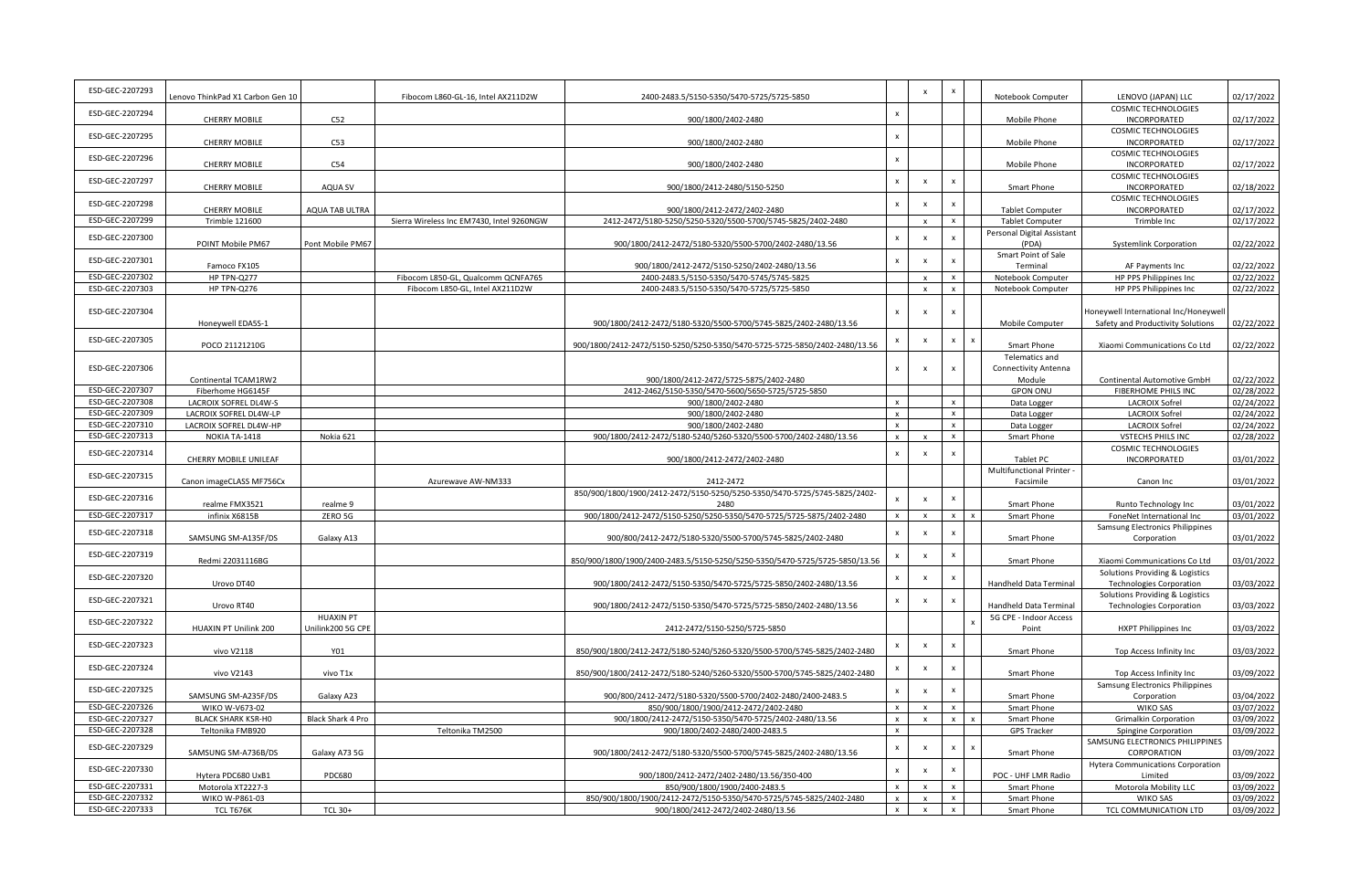| ESD-GEC-2207334 | <b>TCL 6102H</b>                 | <b>TCL 306</b>       |                                                     | 900/1800/2412-2472/2402-2480/13.56                                                                 | $\mathsf{x}$              | $\mathbf{x}$              | $\boldsymbol{\mathsf{x}}$ | Smart Phone                        | TCL COMMUNICATION LTD                                 | 03/09/2022                |
|-----------------|----------------------------------|----------------------|-----------------------------------------------------|----------------------------------------------------------------------------------------------------|---------------------------|---------------------------|---------------------------|------------------------------------|-------------------------------------------------------|---------------------------|
| ESD-GEC-2207335 |                                  |                      |                                                     |                                                                                                    | $\boldsymbol{\mathsf{x}}$ | $\mathsf{x}$              | $\boldsymbol{\mathsf{x}}$ |                                    |                                                       |                           |
|                 | vivo V2146                       | vivo Y33T            |                                                     | 850/900/1800/2412-2472/5180-5240/5260-5320/5500-5700/5745-5825/2402-2480                           |                           |                           |                           | Smart Phone                        | Top Access Infinity Inc                               | 03/10/2022                |
| ESD-GEC-2207336 |                                  |                      |                                                     |                                                                                                    | $\boldsymbol{\mathsf{X}}$ | $\pmb{\times}$            | $\boldsymbol{\mathsf{x}}$ | Cellular Modem for Type            |                                                       |                           |
| ESD-GEC-2207337 | iTrack II Hub<br>Roambee BeeLock |                      | Huawei ME936, Texas Instrument WL18MODGI            | 850/900/1800/1900/2412-2472/5150-5250/5250-5350/5470-5725/2402-2480<br>900/1800/433.92 MHz/125 kHz | $\mathsf{x}$              |                           | $\boldsymbol{\mathsf{x}}$ | <b>Monitoring System</b>           | <b>ATMS Technology Limited</b><br>Roambee Corporation | 03/10/2022<br>03//10/2022 |
|                 |                                  |                      |                                                     |                                                                                                    |                           |                           |                           | Intelligent Tracking Lock          |                                                       |                           |
| ESD-GEC-2207338 | XIAOMI 2112123AG                 |                      |                                                     | 850/900/1800/1900/2412-2472/5150-5250/5250-5350/5470-5725/5725-5850/2402-<br>2480/13.56            | $\mathsf x$               | $\boldsymbol{\mathsf{x}}$ | $\pmb{\mathsf{x}}$        | Smart Phone                        | Xiaomi Communications Co Ltd                          | 03/14/2022                |
|                 |                                  |                      |                                                     |                                                                                                    |                           |                           |                           |                                    | SHENZHEN HAOHUNGRUN TRADING                           |                           |
| ESD-GEC-2207339 | ALLDOCUBE T803                   |                      |                                                     | 900/1800/2412-2472/2402-2480                                                                       | $\pmb{\mathsf{x}}$        | $\boldsymbol{\mathsf{x}}$ | $\boldsymbol{\mathsf{x}}$ | Tablet PC                          | CO LTD                                                | 03/14/2022                |
|                 |                                  |                      |                                                     |                                                                                                    |                           |                           |                           |                                    | SHENZHEN HAOHUNGRUN TRADING                           |                           |
| ESD-GEC-2207340 | ALLDOCUBE i1405                  |                      |                                                     | 900/1800/2412-2472/2402-2480                                                                       | $\pmb{\times}$            | $\pmb{\times}$            | $\boldsymbol{\mathsf{x}}$ | Tablet PC                          | CO LTD                                                | 03/14/2022                |
|                 |                                  |                      |                                                     |                                                                                                    |                           |                           |                           |                                    | SHENZHEN HAOHUNGRUN TRADING                           |                           |
| ESD-GEC-2207341 | ALLDOCUBE T1020                  |                      |                                                     | 900/1800/2400-2483.5/5150-5350/5725-5875                                                           | $\mathbf{x}$              | $\boldsymbol{\mathsf{x}}$ | X                         | Tablet PC                          | CO LTD                                                | 03/14/2022                |
| ESD-GEC-2207342 |                                  |                      |                                                     |                                                                                                    | $\mathbf{x}$              | $\boldsymbol{\mathsf{x}}$ | $\boldsymbol{\mathsf{x}}$ |                                    | SHENZHEN HAOHUNGRUN TRADING                           |                           |
|                 | ALLDOCUBE T1021                  |                      |                                                     | 900/1800/2400-2483.5/5150-5350/5725-5875                                                           |                           |                           |                           | Tablet PC                          | CO LTD                                                | 03/14/2022                |
| ESD-GEC-2207343 |                                  |                      |                                                     |                                                                                                    | $\mathbf{x}$              | $\boldsymbol{\mathsf{x}}$ | $\pmb{\times}$            |                                    | SHENZHEN HAOHUNGRUN TRADING                           |                           |
|                 | ALLDOCUBE T1023                  |                      |                                                     | 900/1800/2400-2483.5/5150-5350/5725-5875                                                           |                           |                           |                           | Tablet PC                          | CO LTD                                                | 03/14/2022                |
| ESD-GEC-2207344 |                                  |                      |                                                     |                                                                                                    | $\,$ X                    | $\pmb{\times}$            | $\boldsymbol{\mathsf{x}}$ |                                    | SHENZHEN HAOHUNGRUN TRADING                           |                           |
|                 | ALLDOCUBE T1026                  |                      |                                                     | 900/1800/2400-2483.5/5150-5350/5725-5875                                                           |                           |                           |                           | Tablet PC                          | CO LTD                                                | 03/14/2022                |
| ESD-GEC-2207345 |                                  |                      |                                                     |                                                                                                    | $\mathbf{x}$              | $\boldsymbol{\mathsf{x}}$ | $\boldsymbol{\mathsf{x}}$ |                                    | SHENZHEN HAOHUNGRUN TRADING                           |                           |
|                 | ALLDOCUBE T1028                  |                      |                                                     | 900/1800/2400-2483.5/5150-5350/5725-5875                                                           |                           |                           |                           | Tablet PC                          | CO LTD                                                | 03/14/2022                |
| ESD-GEC-2207346 | ALLDOCUBE T1029                  |                      |                                                     | 900/1800/2400-2483.5/5150-5350/5725-5875                                                           | $\boldsymbol{\mathsf{x}}$ | $\pmb{\times}$            | $\boldsymbol{\mathsf{x}}$ | Tablet PC                          | SHENZHEN HAOHUNGRUN TRADING<br>CO LTD                 | 03/14/2022                |
|                 | Canon imageRUNNER ADVANCE DX     |                      |                                                     |                                                                                                    |                           |                           |                           | Multifunctional Equipment          |                                                       |                           |
| ESD-GEC-2207347 | 4845i                            |                      | <b>Canon K30365</b>                                 | 2412-2472                                                                                          |                           |                           |                           | - Facsimile                        | Canon Inc                                             | 03/16/2022                |
|                 | Canon imageRUNNER ADVANCE DX     |                      |                                                     |                                                                                                    |                           |                           |                           | Multifunctional Equipment          |                                                       |                           |
| ESD-GEC-2207348 | 4835i                            |                      | <b>Canon K30365</b>                                 | 2412-2472                                                                                          |                           |                           |                           | - Facsimile                        | Canon Inc                                             | 03/16/2022                |
|                 | Canon imageRUNNER ADVANCE DX     |                      |                                                     |                                                                                                    |                           |                           |                           | Multifunctional Equipment          |                                                       |                           |
| ESD-GEC-2207349 | 4825i                            |                      | <b>Canon K30365</b>                                 | 2412-2472                                                                                          |                           |                           |                           | - Facsimile                        | Canon Inc                                             | 03/16/2022                |
| ESD-GEC-2207350 | Canon imageRUNNER ADVANCE DX     |                      |                                                     |                                                                                                    |                           |                           |                           | Multifunctional Equipment          |                                                       |                           |
|                 | 4845i                            |                      | Canon FM1M948                                       | 2412-2472/2402-2480                                                                                |                           |                           |                           | - Facsimile                        | Canon Inc                                             | 03/16/2022                |
| ESD-GEC-2207351 | Canon imageRUNNER ADVANCE DX     |                      |                                                     |                                                                                                    |                           |                           |                           | Multifunctional Equipment          |                                                       |                           |
|                 | 4835i                            |                      | Canon FM1M948                                       | 2412-2472/2402-2480                                                                                |                           |                           |                           | - Facsimile                        | Canon Inc                                             | 03/16/2022                |
| ESD-GEC-2207352 | Canon imageRUNNER ADVANCE DX     |                      |                                                     |                                                                                                    |                           |                           |                           | <b>Multifunctional Equipment</b>   |                                                       |                           |
|                 | 4825i                            |                      | Canon FM1M948                                       | 2412-2472/2402-2480                                                                                |                           |                           |                           | - Facsimile                        | Canon Inc                                             | 03/16/2022                |
|                 |                                  |                      |                                                     |                                                                                                    |                           |                           |                           |                                    |                                                       |                           |
| ESD-GEC-2207353 |                                  | JOINT INTELLIGENT    |                                                     |                                                                                                    | $\boldsymbol{\mathsf{X}}$ |                           | $\boldsymbol{\mathsf{x}}$ |                                    |                                                       |                           |
|                 | JOINTECH JT701                   | <b>TRACKING LOCK</b> |                                                     | 900/1800/433.92 MHz/125 kHz                                                                        |                           |                           |                           | Intelligent Electronic Lock        | Ascent Solutions Philippines Inc                      | 03/16/2022                |
| ESD-GEC-2207354 |                                  | JOINT INTELLIGENT    |                                                     |                                                                                                    | x                         |                           | X                         |                                    |                                                       |                           |
|                 | JOINTECH JT709                   | E-LOCK               |                                                     | 900/1800/2402-2480 MHz/125 kHz                                                                     |                           |                           |                           | <b>Intelligent Electronic Lock</b> | Ascent Solutions Philippines Inc                      | 03/16/2022                |
|                 |                                  |                      |                                                     |                                                                                                    |                           |                           |                           |                                    |                                                       |                           |
| ESD-GEC-2207355 | APPLE A2783                      | iPhone SE            |                                                     | 850/900/1800/1900/2412-2742/5150-5350/5470-5725/5735-5825/2402-2480/13.56                          | $\pmb{\mathsf{x}}$        | $\boldsymbol{\mathsf{x}}$ | $\pmb{\mathsf{x}}$        | Smart Phone                        | Apple South Asia Pte Ltd                              | 03/16/2022                |
|                 |                                  |                      |                                                     |                                                                                                    |                           |                           |                           |                                    | FUNDAMENTAL EVERYDAY ORIGINS                          |                           |
| ESD-GEC-2207356 | REDMAGIC NX679J                  | <b>REDMAGIC 7</b>    |                                                     | 900/1800/2412-2472/5150-5250/5250-5350/5470-5725/5725-5850/2402-2480/13.56                         |                           | $\boldsymbol{\mathsf{x}}$ | $\boldsymbol{\mathsf{x}}$ | Smart Phone                        | CO.                                                   | 03/16/2022                |
| ESD-GEC-2207359 | APPLE A2589                      | iPad Air             |                                                     | 2412-2742/5150-5350/5470-5725/5735-5825/2402-2480/127.7 kHz                                        |                           | $\mathsf{x}$              | $\mathbf{x}$              | <b>Tablet Computer</b>             | Apple South Asia Pte Ltd                              | 03/21/2022                |
| ESD-GEC-2207360 |                                  |                      |                                                     |                                                                                                    |                           | $\boldsymbol{\mathsf{x}}$ |                           |                                    | <b>Stingray Communication &amp; Technology</b>        |                           |
|                 | YANTON T-X3                      | YANTON -T-X3         |                                                     | 2412-2472/2402-2480                                                                                |                           |                           |                           | POC Radio                          | Inc                                                   | 03/21/2022                |
| ESD-GEC-2207362 |                                  |                      |                                                     | 900/1800/2412-2472/5150-5250/5250-5350/5470-5725/5725-5850/2402-                                   | $\boldsymbol{\mathsf{x}}$ | $\pmb{\times}$            | $\boldsymbol{\mathsf{x}}$ |                                    |                                                       |                           |
|                 | ONEPLUS NE2213                   | OnePlus 10 Pro 5G    |                                                     | 2480/13.56/110-148.5 kHz                                                                           |                           |                           |                           | Smart Phone                        | Digits Trading Corp                                   | 03/24/2022                |
| ESD-GEC-2207363 |                                  |                      | FOXCONN T99W175, Intel AX211D2W, DELL               |                                                                                                    |                           | $\boldsymbol{\mathsf{x}}$ | $\boldsymbol{\mathsf{x}}$ |                                    |                                                       |                           |
| ESD-GEC-2207364 | DELL P114F                       | Precision 7670       | DWRFID2003                                          | 2400-2483.5/5150-5350/5470-5725/5725-5850/13.56                                                    |                           |                           |                           | Portable Computer                  | <b>DELL INC</b>                                       | 03/24/2022                |
|                 | DELL P114F                       | Precision 7670       | FOXCONN T99W175, Intel AX211D2W                     | 2400-2483.5/5150-5350/5470-5725/5725-5850                                                          |                           |                           | $\boldsymbol{\mathsf{x}}$ | Portable Computer                  | <b>DELL INC</b>                                       | 03/24/2022                |
| ESD-GEC-2207365 | DELL P115F                       | Precision 7770       | FOXCONN T99W175, Intel AX211D2W, DELL<br>DWRFID2003 | 2400-2483.5/5150-5350/5470-5725/5725-5850/13.56                                                    |                           | $\pmb{\chi}$              | $\pmb{\mathsf{x}}$        | Portable Computer                  | <b>DELL INC</b>                                       | 03/24/2022                |
| ESD-GEC-2207366 | DELL P115F                       | Precision 7770       | FOXCONN T99W175, Intel AX211D2W                     | 2400-2483.5/5150-5350/5470-5725/5725-5850                                                          |                           |                           | $\boldsymbol{\mathsf{x}}$ | Portable Computer                  | <b>DELL INC</b>                                       | 03/24/2022                |
|                 |                                  |                      |                                                     | 850/900/1800/1900/2400-2483.5/5150-5250/5250-5350/5470-5725/5725-5850/2402-                        |                           |                           |                           |                                    |                                                       |                           |
| ESD-GEC-2207367 | POCO 22021211RG                  |                      |                                                     | 2483/13.56                                                                                         | $\mathbf{x}$              | $\boldsymbol{\mathsf{x}}$ | $\boldsymbol{\mathsf{x}}$ | Smart Phone                        | Xiaomi Communications Co Ltd                          | 03/24/2022                |
| ESD-GEC-2207368 | Canon imageRUNNER 2725i          |                      | Canon K30365, Canon F810400                         | 2412-2472                                                                                          |                           |                           |                           | <b>Multifunctional Printer</b>     | Canon Inc                                             | 03/24/2022                |
| ESD-GEC-2207369 | Canon imageRUNNER 2745i          |                      | Canon K30365, Canon F810400                         | 2412-2472                                                                                          |                           |                           |                           | <b>Multifunctional Printer</b>     | Canon Inc                                             | 03/24/2022                |
| ESD-GEC-2207370 | Canon imageRUNNER 2735i          |                      | Canon K30365, Canon F810400                         | 2412-2472                                                                                          |                           |                           |                           | <b>Multifunctional Printer</b>     | Canon Inc                                             | 03/24/2022                |
| ESD-GEC-2207371 | Canon imageRUNNER 2730i          |                      | Canon K30365, Canon F810400                         | 2412-2472                                                                                          |                           |                           |                           | <b>Multifunctional Printer</b>     | Canon Inc                                             | 03/24/2022                |
| ESD-GEC-2207373 |                                  |                      |                                                     |                                                                                                    | $\mathsf{x}$              |                           |                           |                                    | <b>Hytera Communications Corporation</b>              |                           |
|                 | Hytera E-pack100 U(3)            |                      |                                                     | 350-400/900/1800 MHz                                                                               |                           |                           |                           | <b>UHF Radio Repeater</b>          | Limited                                               | 03/25/2022                |